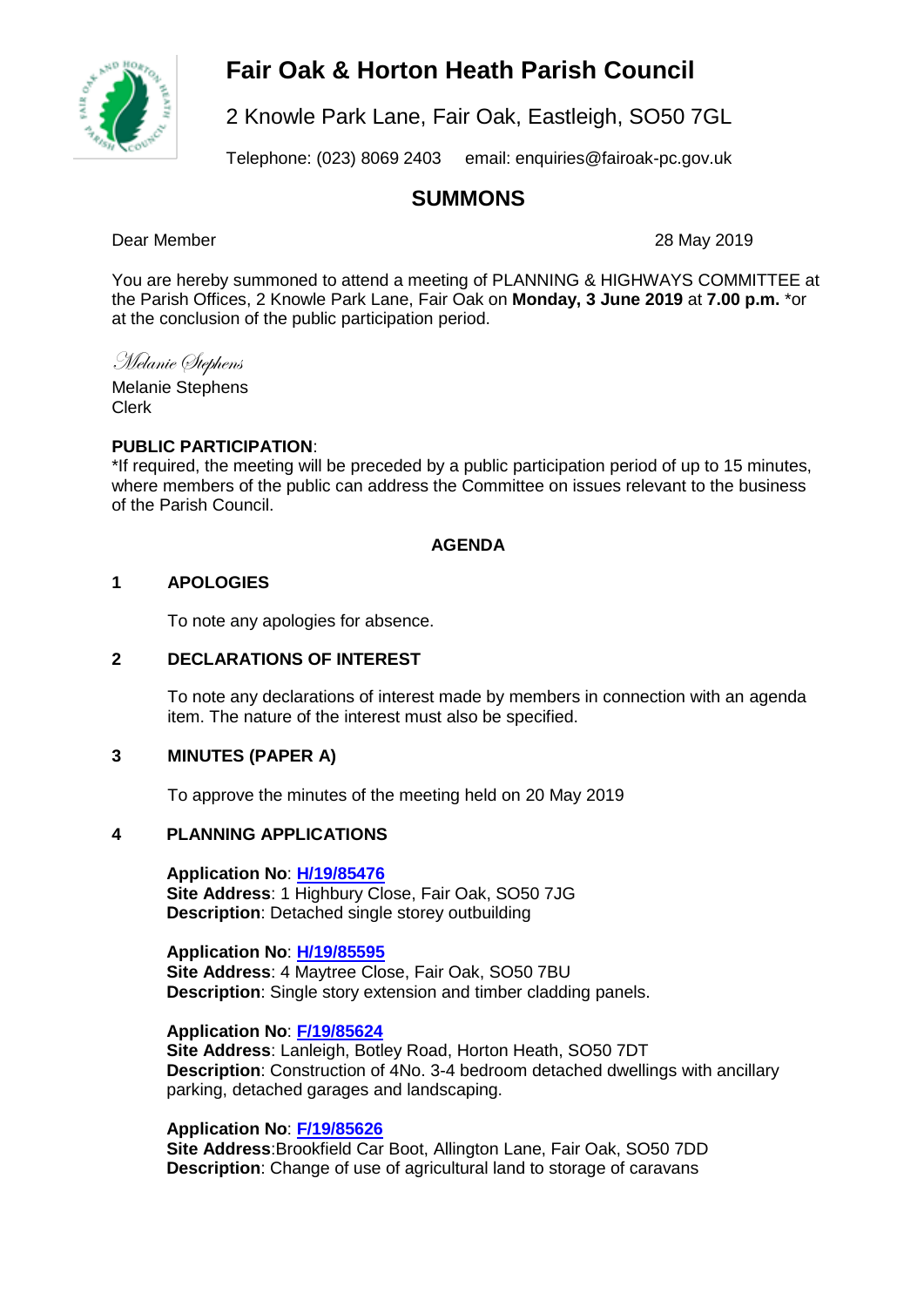**Application No: [T/19/85495](mailto:https://planning.eastleigh.gov.uk/s/public-register)  Site Address:** 8 Newmarket Close, Horton Heath, SO50 7LJ **Description:** 1 no. Oak (T1) - Crown reduce overall by 3 metres to leave a finished height of 10 metres.

#### **LIST OF DECISIONS MADE**

**Application Details** T/19/85088 Consent under Tree Preservation Orders **Decision** 7 May 2019 Consent To Tree Works For Delegated Decision **Proposal** 1 no. Hazel (T1) and 1 no. Hawthorn (T2) on side boundary between footpath and rear garden - reduce overhang back to property boundary . **Location** 97 Stoke Heights, Fair Oak, SO50 8AH

**Application Details** T/19/85145 Consent under Tree Preservation Orders **Decision** 8 May 2019 Refuse Tree Consent For Delegated Decision **Proposal** Group of 5 Oak trees ( A,B,C,D,and E) Crown reduce by 5 metres. **Location** Land rear of 35-39 Brunswick Road, Fair Oak, SO50 8FF

**Application Details** H/19/84998 Householder planning **Decision** 9 May 2019 Permit Delegated Decision **Proposal** Two and single storey rear extension **Location** 414 Fair Oak Road, Fair Oak, SO50 7AD

**Application Details** H/18/84088 Householder planning **Decision** 13 May 2019 Allowed Delegated Decision **Proposal** Conversion of existing integrated garage into living accommodation **Location** 5 Huntingdon Gardens, Horton Heath, SO50 7FH

**The plans and documents for the above applications can be accessed via the Eastleigh Borough Council Planning Portal by clicking on the links above.**

#### **Committee Members Officers**

Cllr M Jermy Linda Greenslade, Deputy Clerk

Cllr T Mignot Cllr H McGuinness Cllr D Scott Cllr G Warrillow Vacancy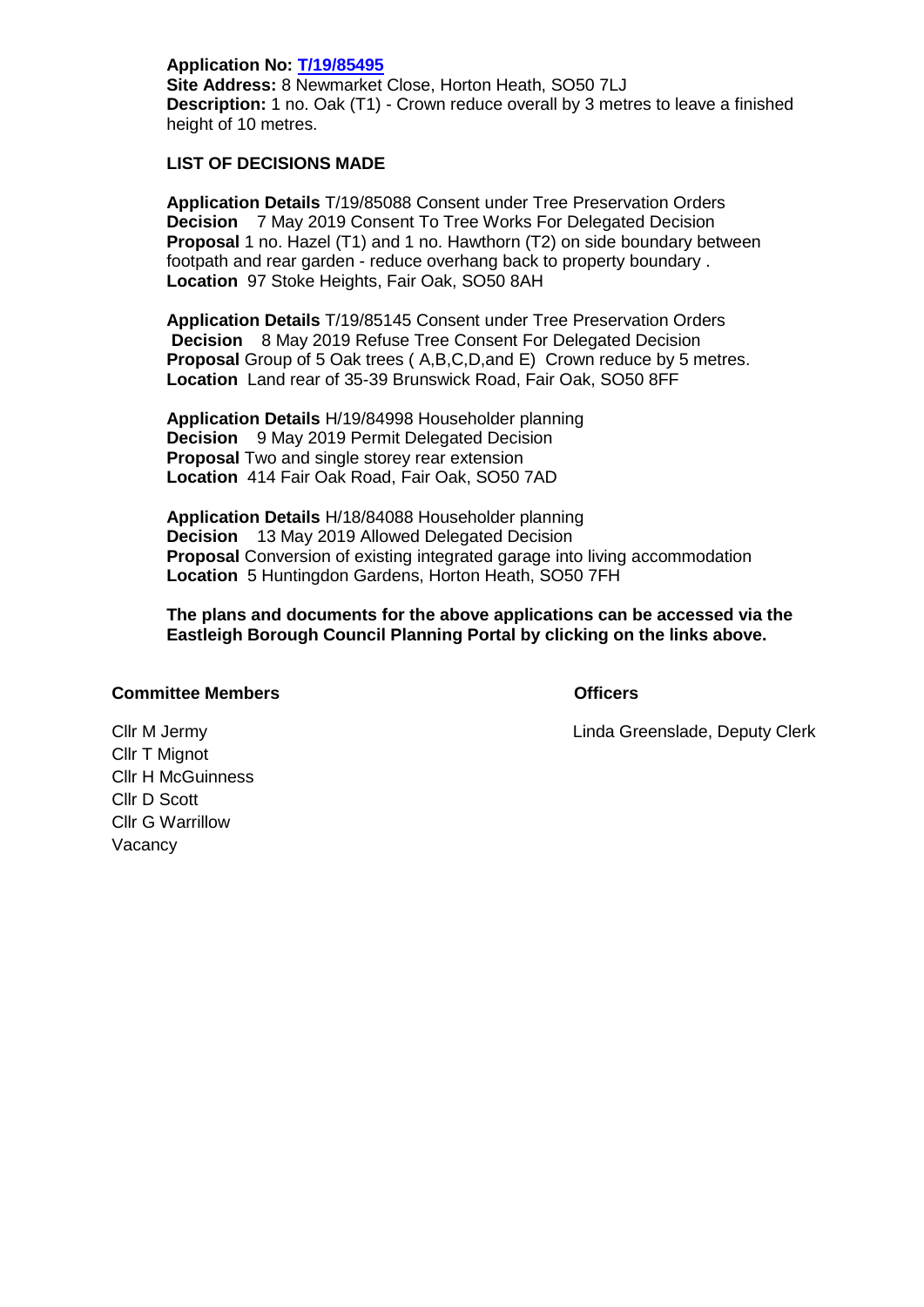# **Paper A**



# **Fair Oak & Horton Heath Parish Council**

2 Knowle Park Lane, Fair Oak, Eastleigh, SO50 7GL

Telephone: (023) 8069 2403 email: enquiries@fairoak-pc.gov.uk

Minutes of the Planning & Highways Committee meeting held on Monday 20 May 2019 at 7.00 pm at 2 Knowle Park Lane, Fair Oak

P – present, Ab – absent, Ap – apologies.

## **Committee:**

Ap Cllr Jermy F

- P Cllr Mignot P Cllr Warrillow
- P Cllr McGuinness
- 

**Officers in attendance:** Ms M Stephens, Clerk.

# **PUBLIC PARTICIPATION**

There were no members of the public present.

# **1 ELECTION OF CHAIRPERSON**

Cllr Mignot moved that Cllr Scott be elected Chairperson of the Planning & Highways Committee for the ensuing municipal year. The motion was seconded by Cllr McGuinness. There were no other nominations.

# **RESOLVED**

That Cllr Scott be appointed as Chairperson for the ensuing municipal year. Cllr took the Chair.

Cllr Scott in the Chair.

# **2 ELECTION OF VICE CHAIRPERSON**

Cllr Scott moved that Cllr Mignot be elected Vice-Chairperson of the Planning & Highways Committee for the ensuing municipal year. The motion was seconded by Cllr McGuinness. There were no other nominations.

# **RESOLVED**

That Cllr Mignot be appointed as Vice-Chairperson for the ensuing municipal year.

# **3 DECLARATIONS OF INTEREST**

|   | <b>Cllr Scott</b>     |
|---|-----------------------|
| כ | <b>Cllr Warrillov</b> |
|   | Vacancy               |
|   |                       |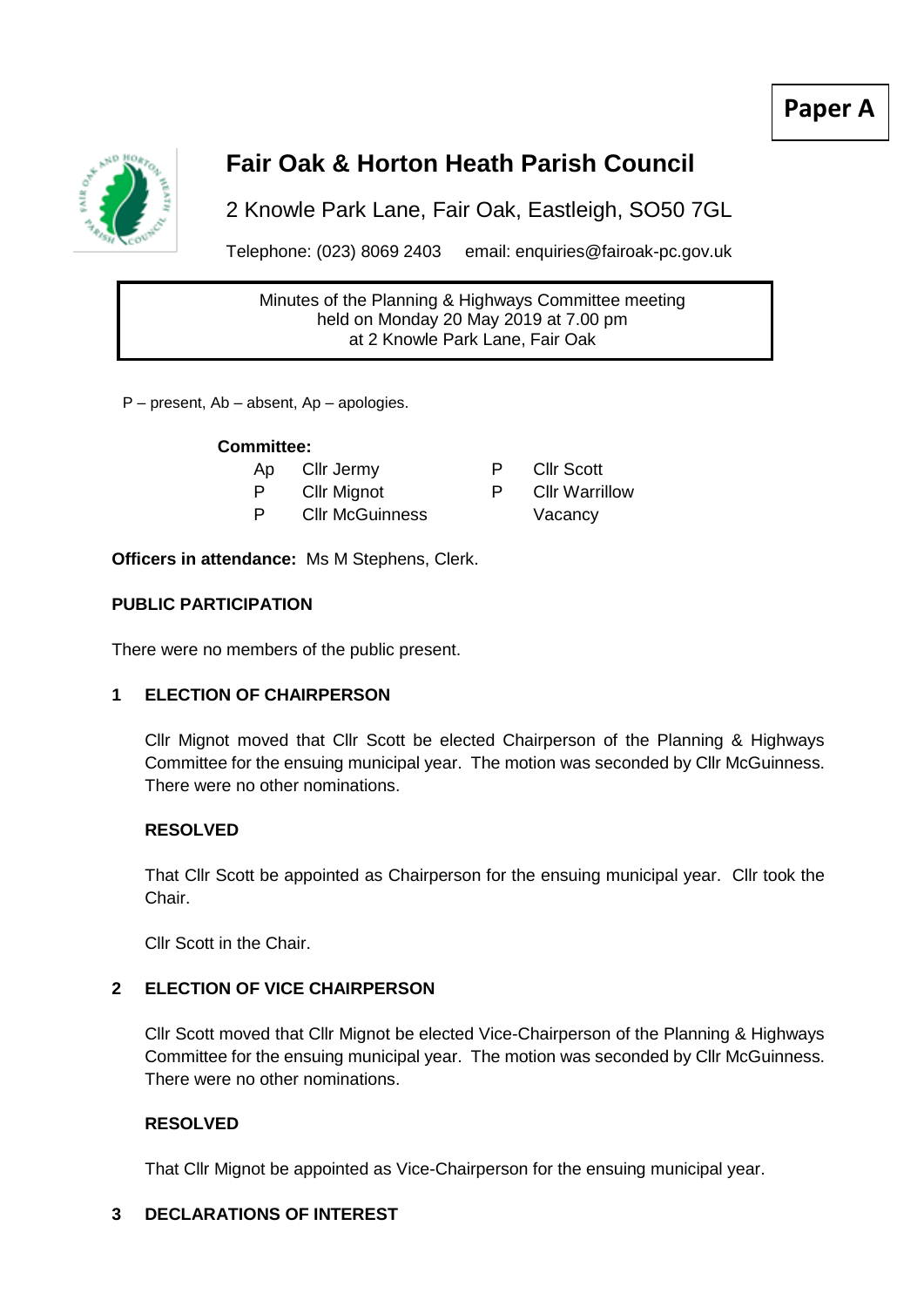None received.

#### **4 MINUTES**

## **RESOLVED**

That the minutes of the meeting held on 15 April 2019 be approved.

# **5 PLANNING APPLICATIONS**

Cllrs discussed planning applications, and made the following comments: -

**Application No**: **[H/19/85291](https://planning.eastleigh.gov.uk/s/papplication/a1M1v0000064p6j) Site Address**: 48 Sandy Lane, Fair Oak, SO50 8ET **Description**: Drop the kerb. **Comments**: No objections

#### **Application No**: **[H/19/84998](https://planning.eastleigh.gov.uk/s/papplication/a1M1v0000064aFS)**

**Site Address**: 414 Fair Oak Road, Fair Oak, SO50 7AD **Description**: Two and single storey rear extension **Comments:** The deadline for this application fell prior to the meeting. Therefore, Councillors made the following comments, after receiving the documents via email: No objection in principle, but concerns raised regarding the impact on the visual amenity for the neighbours.

#### **Application No**: **[F/19/85340](https://planning.eastleigh.gov.uk/s/papplication/a1M1v0000064rcQ)**

**Site Address**: 443 Fair Oak Road, Fair Oak, SO50 7AJ

**Description**: Construction of 1no. 3 storey building to accommodate 1no. ground floor shop/office (A1, A2 or B1a use class), 1no. one bed, 4no. 2 bed flats with associated car parking, access, amenity space, refuse and cycle storage, following demolition of existing building.

**Comments:** Objection due to the overdevelopment of the site plot, the limited parking for casual users of the shop and the impact of the construction on neighbouring properties.

#### **Application No**: **[H/19/85461](https://planning.eastleigh.gov.uk/s/papplication/a1M1v000004JD3P)**

**Site Address**: 1 Denham Fields, Fair Oak, SO50 8DH **Description**: Conversion of garage into habitable accommodation with new pedestrian side access and parking area.

**Comments:** Objection due to the limited parking the impact on neighbouring properties.

#### **Application No**: **[H/19/85071](https://planning.eastleigh.gov.uk/s/papplication/a1M1v0000064geb)**

**Site Address**: Cheldage, Pembers Close, Fair Oak, SO50 7BN **Description**: Erection of carport to side of existing dwelling. **Comments:** No objection

#### **Application No**: **[H/19/85410](https://planning.eastleigh.gov.uk/s/papplication/a1M1v000004JC9J)**

**Site Address**: 29 Centaury Gardens, Horton Heath, SO50 7NY **Description**: Rear dormer in association with enlarged second floor living accommodation and new rooflight to front roof slope. **Comments:** No objection

**Application No: [X/19/85356](https://planning.eastleigh.gov.uk/s/public-register) Site Address:** 349 Fair Oak Road, Fair Oak, SO50 8AA